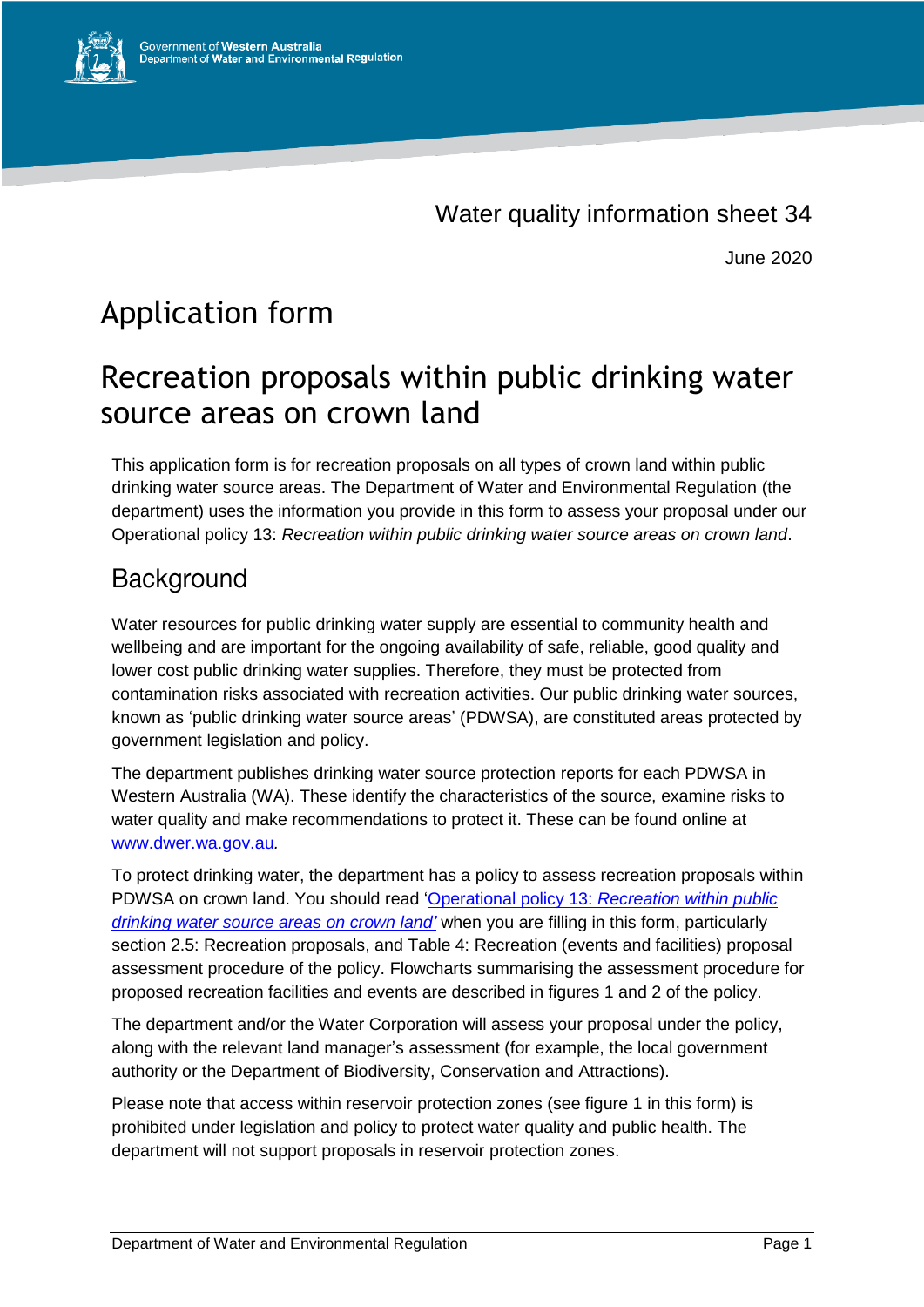*‒ Please note this symbol means that an attachment to this application form is likely to be required for your proposal to be assessed.* 

Ø

| <b>Section 1: Proposed event or facility</b>                                                                                                                                                                                                                    |              |                             |            |  |
|-----------------------------------------------------------------------------------------------------------------------------------------------------------------------------------------------------------------------------------------------------------------|--------------|-----------------------------|------------|--|
| Recreation type:                                                                                                                                                                                                                                                |              |                             |            |  |
| What type of event or facility is it?                                                                                                                                                                                                                           |              |                             |            |  |
| Ó<br>Location:                                                                                                                                                                                                                                                  |              |                             |            |  |
| What is the proposed route or area to be used for the<br>event/facility? Please attach aerial maps or GPS<br>location points.                                                                                                                                   |              |                             |            |  |
| Which PDWSA is your proposal in?                                                                                                                                                                                                                                |              |                             |            |  |
| The location of PDWSA and protection zones can be<br>found on the department's interactive map at<br>www.water.wa.gov.au/maps-and-data/maps/public-<br>drinking-water-source-area-mapping-tool. Alternatively,<br>you can contact us at Policy13@dwer.wa.gov.au |              |                             |            |  |
| Date(s):                                                                                                                                                                                                                                                        |              |                             |            |  |
| What are the date(s) of the proposed event or the<br>facility's construction period? Please leave two months<br>for assessment by all relevant parties.                                                                                                         |              |                             |            |  |
| Number of people:                                                                                                                                                                                                                                               |              |                             |            |  |
| How many people will be onsite (including spectators<br>and media)/what is the facility's capacity?                                                                                                                                                             |              |                             |            |  |
| Will existing facilities be used?                                                                                                                                                                                                                               |              |                             |            |  |
| Î<br>If 'yes', please attach or include details below of the facilities and where they are located.                                                                                                                                                             |              |                             |            |  |
| Existing parking:                                                                                                                                                                                                                                               | Yes          | No                          | N/A        |  |
| Existing toilets <sup>1</sup> :                                                                                                                                                                                                                                 | $\Box$ Yes   | $\Box$ No                   | $\Box$ N/A |  |
| Existing camp sites:                                                                                                                                                                                                                                            | $\sqcap$ Yes | <b>No</b><br>$\blacksquare$ | N/A        |  |
| Existing bins:                                                                                                                                                                                                                                                  | Yes          | <b>No</b><br>$\blacksquare$ | N/A        |  |
| Other (please specify):                                                                                                                                                                                                                                         | Yes          | <b>No</b>                   | N/A        |  |

<sup>1</sup> <sup>1</sup> Please refer to the Department of Health's *Guidelines for concerts, events and organised gatherings* (2009) for information on how to calculate the number of toilets required for temporary events

Department of Water and Environmental Regulation Page 2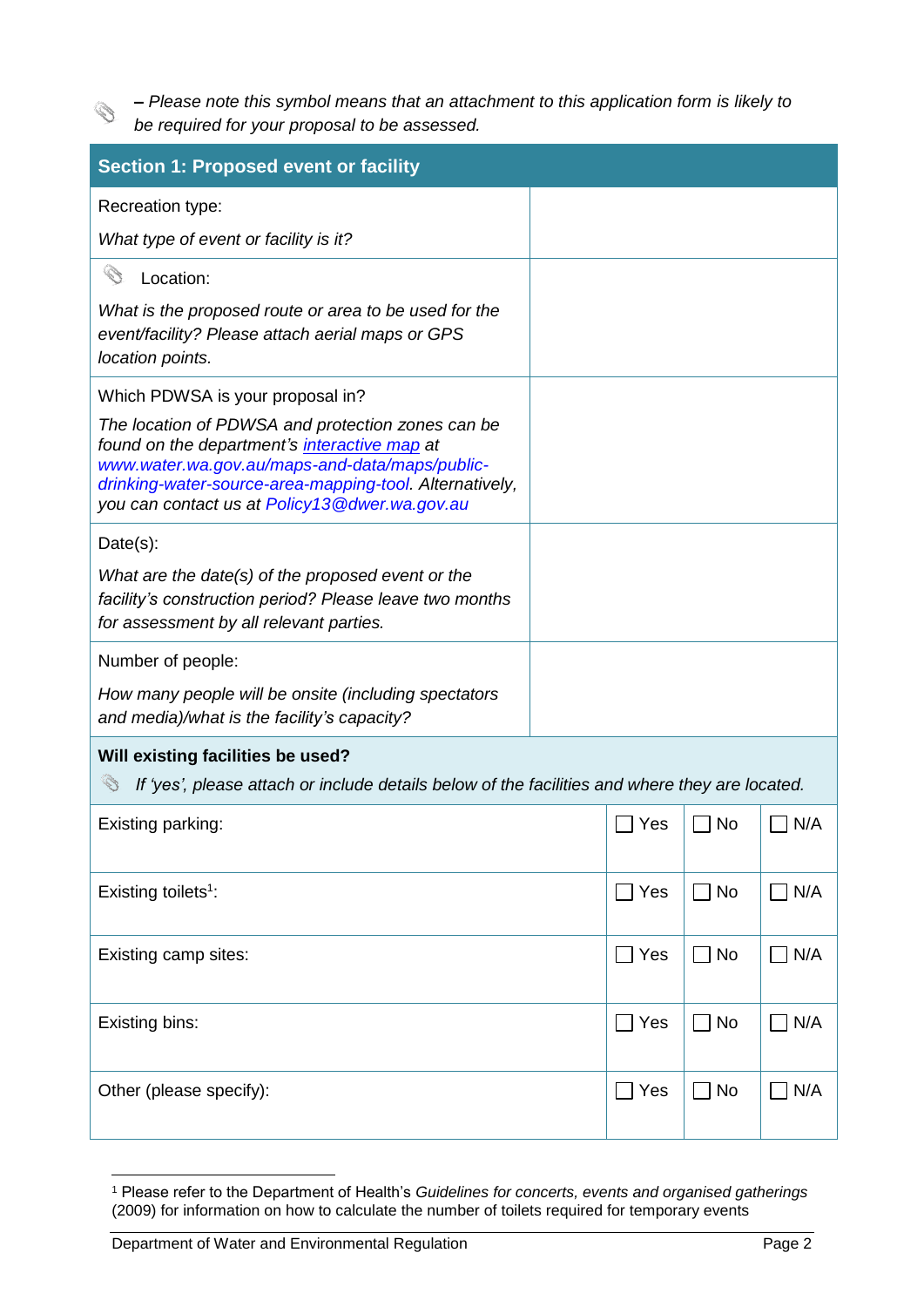| Are additional, new facilities required to be constructed or temporarily located onsite?                                                                                                                                                                   |     |                            |     |  |
|------------------------------------------------------------------------------------------------------------------------------------------------------------------------------------------------------------------------------------------------------------|-----|----------------------------|-----|--|
| If 'yes', please attach or include details below of the facilities to be provided and where they<br>Ø<br>are proposed to be located.                                                                                                                       |     |                            |     |  |
| Parking:                                                                                                                                                                                                                                                   | Yes | <b>No</b>                  | N/A |  |
| Toilets <sup>2</sup> :                                                                                                                                                                                                                                     | Yes | No                         | N/A |  |
| Camp sites:                                                                                                                                                                                                                                                | Yes | No                         | N/A |  |
| Bins:                                                                                                                                                                                                                                                      | Yes | <b>No</b>                  | N/A |  |
| Other (please specify):                                                                                                                                                                                                                                    | Yes | <b>No</b>                  | N/A |  |
| <b>Supporting documentation</b>                                                                                                                                                                                                                            |     |                            |     |  |
| 43<br>Event or facility management or risk management plan<br>Attach any planning documents relevant to the proposal.                                                                                                                                      | Yes | No                         | N/A |  |
| Ø.<br><b>Existing approvals</b><br>Attach copies of any approvals issued for your event/facility.                                                                                                                                                          | Yes | <b>No</b>                  | N/A |  |
| 'Certificate of Currency' from your liability insurer<br>Attach a copy of your insurance cover for your event / facility.<br>Please be aware that insurance providers may require all relevant<br>approvals prior to providing a certificate of insurance. | Yes | No                         | N/A |  |
| <b>Section 2: Additional information for events</b>                                                                                                                                                                                                        |     |                            |     |  |
| Has the event been approved to be held in a PDWSA in the past?<br>If 'yes', please complete this section below or attach details<br>of any proposed changes since the last event.                                                                          | Yes | <b>No</b><br>$\mathcal{L}$ | N/A |  |
| Changes to timing (time of year and/or participant distribution):                                                                                                                                                                                          | Yes | No                         | N/A |  |
| Changes to the route and/or location:                                                                                                                                                                                                                      | Yes | No                         | N/A |  |

<sup>1</sup> <sup>2</sup> Please refer to the Department of Health's *Guidelines for concerts, events and organised gatherings* (2009) for information on how to calculate the number of toilets required for temporary events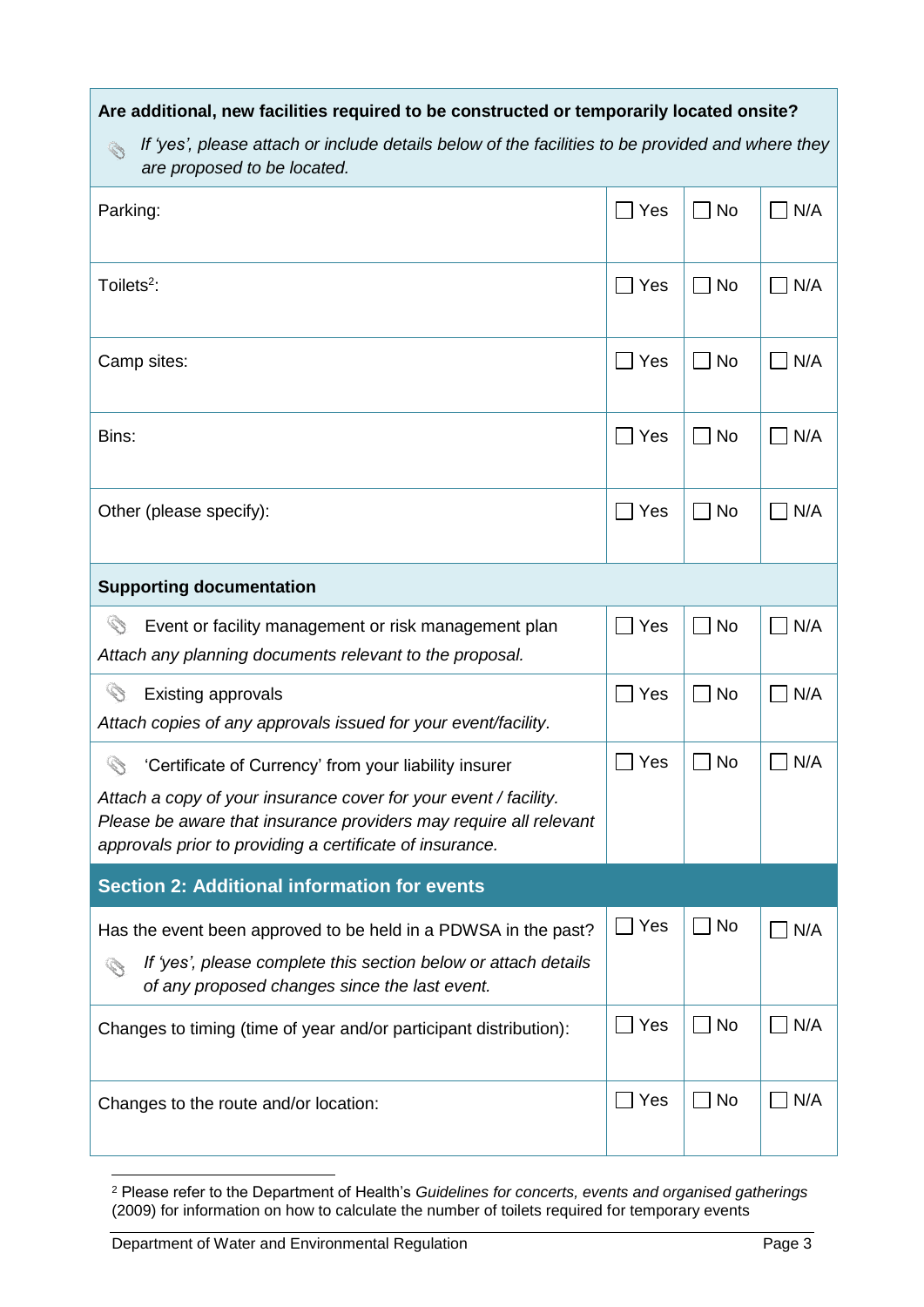| Changes to the number of participants and/or spectators:                                                                                                                                                                                                                                             |                                                                                          | Yes                                                                                  | <b>No</b><br>$\blacksquare$ | N/A        |  |
|------------------------------------------------------------------------------------------------------------------------------------------------------------------------------------------------------------------------------------------------------------------------------------------------------|------------------------------------------------------------------------------------------|--------------------------------------------------------------------------------------|-----------------------------|------------|--|
| Changes to facilities and/or equipment used:                                                                                                                                                                                                                                                         |                                                                                          | Yes                                                                                  | No<br>$\blacksquare$        | N/A        |  |
| Any other changes (please specify):                                                                                                                                                                                                                                                                  |                                                                                          | Yes                                                                                  | No                          | N/A        |  |
| Section 3: Additional information for recreation facilities                                                                                                                                                                                                                                          |                                                                                          |                                                                                      |                             |            |  |
| Are you proposing changes to an existing, approved recreation<br>facility?                                                                                                                                                                                                                           |                                                                                          | ∣ Yes                                                                                | <b>No</b><br>$\blacksquare$ | N/A        |  |
| If 'yes', please complete this section below or attach details<br>of all proposed changes to the facility.                                                                                                                                                                                           |                                                                                          |                                                                                      |                             |            |  |
| Changes to the facilities route and/or location:                                                                                                                                                                                                                                                     |                                                                                          | ∣ Yes                                                                                | $\Box$ No                   | N/A        |  |
| Changes to the approved use of the facility:                                                                                                                                                                                                                                                         |                                                                                          | Yes                                                                                  | $\Box$ No                   | $\Box$ N/A |  |
| Changes to the capacity of the facility:                                                                                                                                                                                                                                                             |                                                                                          | Yes                                                                                  | $\blacksquare$ No           | N/A        |  |
| Changes to or addition of associated supporting facilities:                                                                                                                                                                                                                                          |                                                                                          | Yes                                                                                  | No                          | N/A        |  |
| Any other proposed changes (please specify):                                                                                                                                                                                                                                                         |                                                                                          | Yes                                                                                  | No                          | $\neg$ N/A |  |
| Section 4: Post 2012 recreation proposals                                                                                                                                                                                                                                                            |                                                                                          |                                                                                      |                             |            |  |
| Is this an existing recreation event or facility<br>approved before September 2012?<br>Pre-2012 events or facilities need to be<br>confirmed by the Water Corporation or this<br>department, as described in Operational<br>policy 13.                                                               | Yes<br>If 'yes', please<br>attach details of<br>previous event or facility<br>approvals. | <b>No</b><br>If 'no', please<br>submit an<br>attachment in<br>response to the below. |                             |            |  |
| <b>Alternative sites</b>                                                                                                                                                                                                                                                                             |                                                                                          |                                                                                      |                             |            |  |
| Operational policy 13 states that no new events or facilities can be supported within PDWSA<br>where there is a suitable alternative location. This is to maximise the protection of water quality<br>and public health for these drinking water sources, and recognises that, since 2010, more than |                                                                                          |                                                                                      |                             |            |  |

15 PDWSA that were no longer required, have been abolished or had their water quality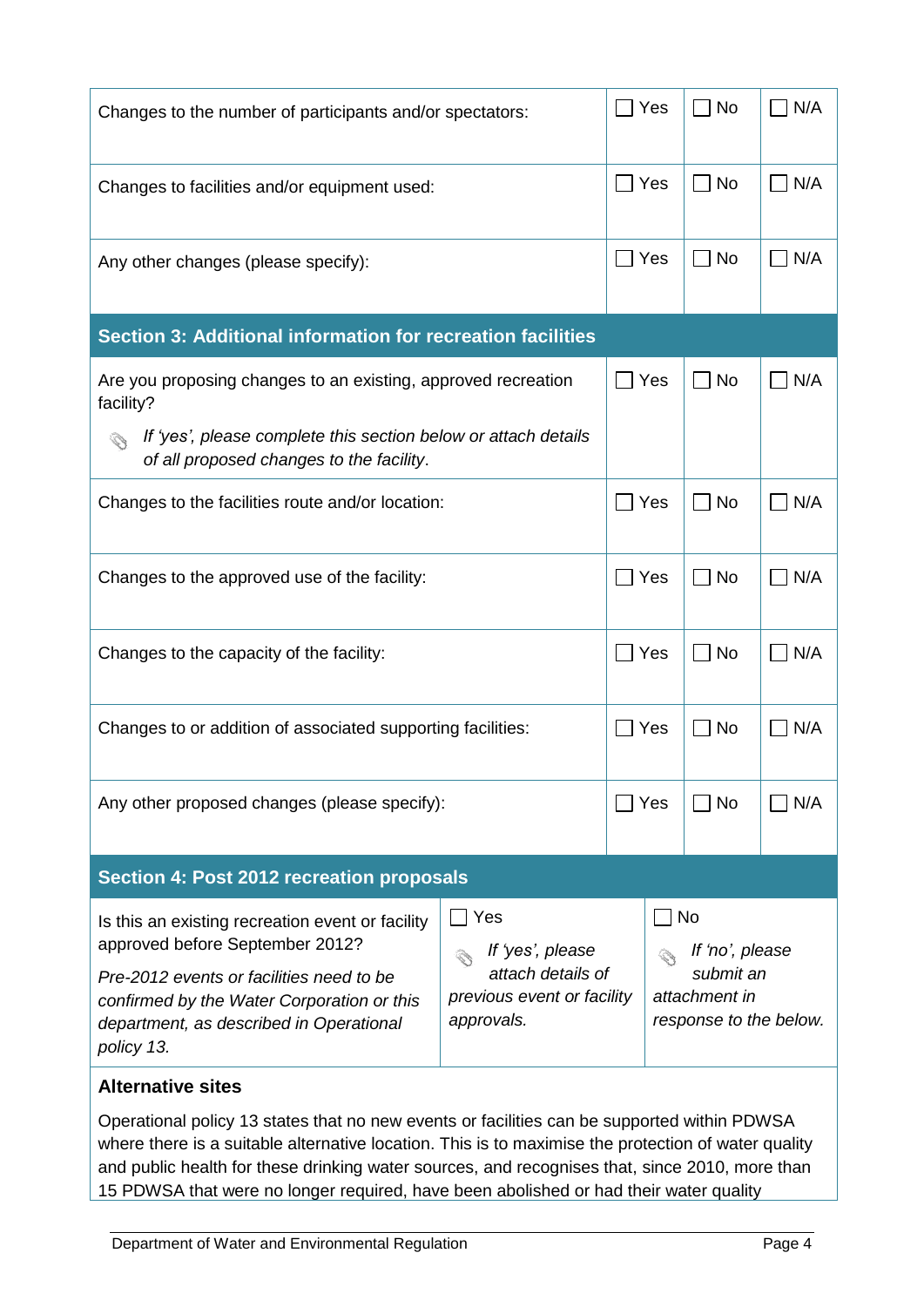protection by-laws removed to make them more accessible for new or increased recreation, tourism and customary activities. These catchments include Harvey Dam, Bickley Brook, Gooralong Brook, Dirk Brook, Boddington Dam, Murray River, Bancell Brook, Brunswick, Padbury Reservoir, Warren River, Deep River, Kent River, and Scotsdale Brook and Wellington Dam. Please note that State government recreation management plans may need to be prepared for some of these catchments before they can be used for new or increased recreation.

There are many other alternative sites outside PDWSA for new events and facilities. These areas can include private land, local government reserves, national parks and state forest. For information on alternative areas to hold events or build facilities within state forest and national parks please contact the Department of Biodiversity, Conservation and Attractions. Land managed by other agencies should also be considered.

You must provide evidence that alternative sites outside PDWSA have been fully considered and have been found to be unavailable or unsuitable. If there are no suitable sites or facilities outside PDWSA, your proposal will be subject to a detailed event or facility assessment and approvals process.

Refer to Operational policy 13: *Recreation within public drinking water source areas on crown land*, 2019, for further information on how to prepare a proposal.

| Í<br>A new recreation proposal is attached                                                                                                                                                                                                                             | Yes                                                                                                                                                                                                                            | <b>No</b> | N/A |
|------------------------------------------------------------------------------------------------------------------------------------------------------------------------------------------------------------------------------------------------------------------------|--------------------------------------------------------------------------------------------------------------------------------------------------------------------------------------------------------------------------------|-----------|-----|
| Please attach an explanation as to why there are no suitable<br>alternative sites for your event or facility, and/or provide a<br>definitive reason why it needs to be located at this specific<br>location within the PDWSA.                                          |                                                                                                                                                                                                                                |           |     |
| As part of this justification, you will need to provide a list of<br>alternative sites that were considered and explain why each site<br>was unsuitable or unavailable.                                                                                                |                                                                                                                                                                                                                                |           |     |
| <b>Section 5: Certification</b>                                                                                                                                                                                                                                        |                                                                                                                                                                                                                                |           |     |
| (full name) certify that to the best of my<br>knowledge the information provided is true and correct in every detail.                                                                                                                                                  |                                                                                                                                                                                                                                |           |     |
|                                                                                                                                                                                                                                                                        | Date: the contract of the contract of the contract of the contract of the contract of the contract of the contract of the contract of the contract of the contract of the contract of the contract of the contract of the cont |           |     |
| Please allow two months from the time of submission of all required documentation for the<br>assessment of new recreation proposals.                                                                                                                                   |                                                                                                                                                                                                                                |           |     |
| If this proposal is not accompanied by a more detailed application, further information may be<br>requested before we can assess your proposal. Please note failure to provide all necessary<br>information may delay the total time required to assess your proposal. |                                                                                                                                                                                                                                |           |     |
| Please note this application form is designed to be assessed in conjunction with the Department<br>of Biodiversity, Conservation and Attractions or other land manager event or facility application<br>form.                                                          |                                                                                                                                                                                                                                |           |     |